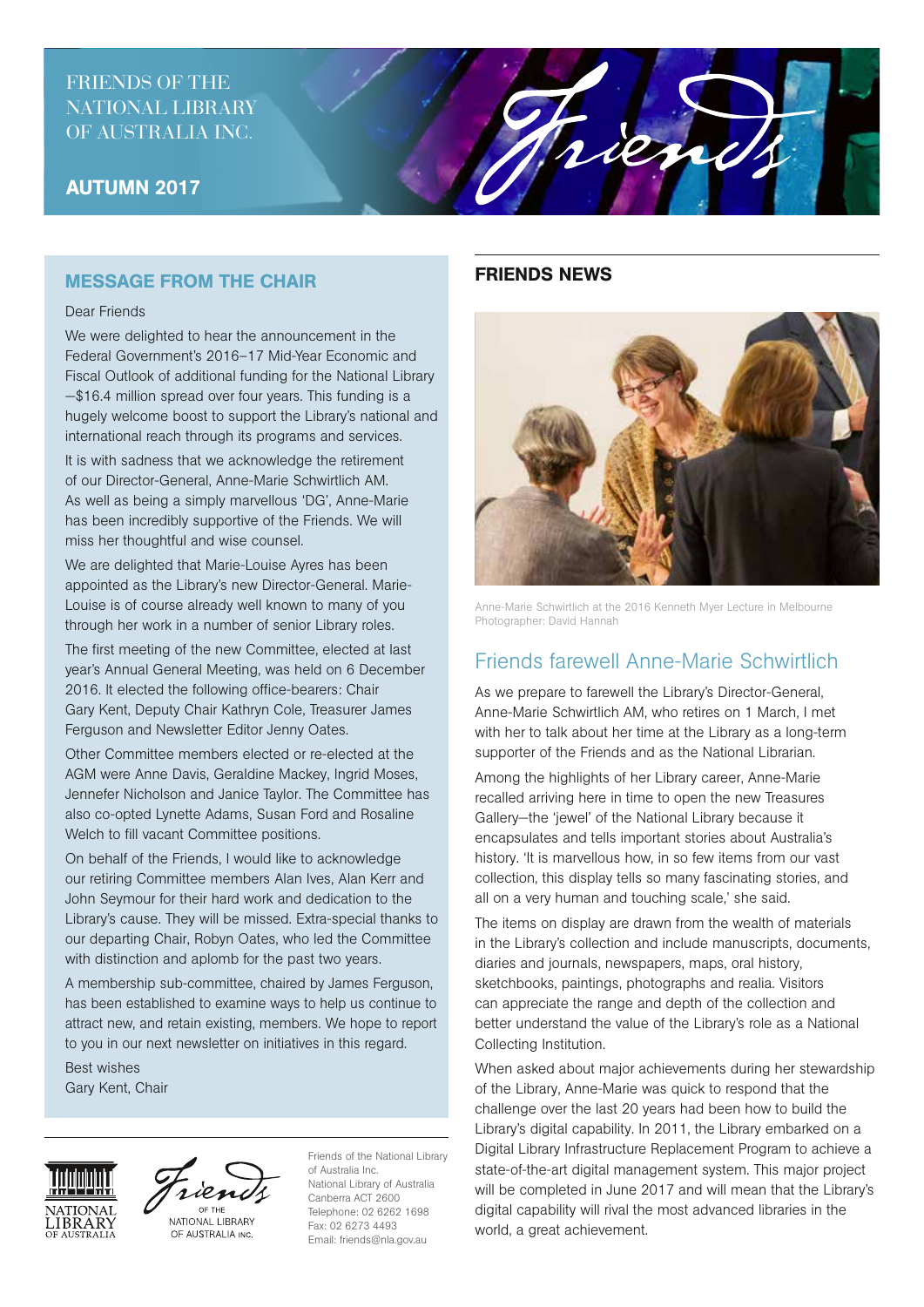Anne-Marie said she felt very proud to be part of the Library's staff, who maintained their strong service ethic especially throughout the recent times of significant financial constraints. No-one seeking information or support from the Library would have been aware of the constraints impacting on staff at that time because staff continued to provide services 'as usual'. Anne-Marie thought this was fantastic; she considered it a privilege and a pleasure to work alongside such dedicated people.

Anne-Marie also talked about how much she really valued the Friends of the National Library as a group of supporters who contribute to the sense of community that sets the Library apart from other institutions. The fact that the membership of the Friends is so broadly based shows how well regarded the Library is by many Australians and ensures we reach a national audience. The practical support given to the Library by the Friends is most generous and very, very much appreciated.

On behalf of all the members of the Friends, the Friends Committee wholeheartedly thanks Anne-Marie for her encouragement and generous support in making the Friends a valued part of the National Library community.

*Jenny Oates* 



Dr Marie-Louise Ayres

## Welcome to our new Director-General

The Friends welcome Dr Marie-Louise Ayres, who commences as the new Director-General of the National Library of Australia on 2 March 2017 for a five-year term.

While many of you may know Marie-Louise as the National Library's Assistant Director-General, National Collections Access, you may not be aware that she was also the recipient of the Friends Travelling Fellowship in 2007, during her early years at the Library as Manuscripts Curator. The Friends are proud to have provided this professional development opportunity for her, as well as for many other Library staff, since the fellowship was introduced in 2006.

An interview with Marie-Louise Ayres will feature in the next issue of the Friends newsletter.

## Friends Annual General Meeting

The Annual General Meeting of the Friends of the National Library of Australia was held on Monday 14 November 2016.

Robyn Oates, Chair of the Friends Committee, welcomed those present and thanked committee members and Friends office staff for their contributions during the year.

Robyn also acknowledged the support of the National Library itself, through Anne-Marie Schwirtlich AM and her dedicated staff. Robyn said 'our organisation simply could not flourish without the continuing generosity of the NLA itself'.

Robyn described 2016 as another successful year for the Friends of the National Library. Our membership has maintained itself within the 1,900–2,000 band and, although this is sound, we recognise the need to maintain and increase our numbers. A sub-committee was convened in October to develop a strategic plan for increasing and consolidating Friends membership.

2016 saw a total of eight functions held by the Friends, including a White Gloves event showcasing items from the Library's Ephemera Collection, the National Library and Garden History Society joint lecture, the popular Coffee with the Curator and the Harold White Lecture. In 2016, the Friends have moved into electronic communication with the introduction of our weekly online newsletter. One of the advantages for the Friends Office is that they can track 'hit and open' responses, and the statistics show a higher than average response for newsletters of this kind. Membership renewals are now sent out by email.

Some highlights from the AGM are detailed below.

#### Friends farewell gift for Anne-Marie Schwirtlich

Anne-Marie Schwirtlich AM has been a great leader of the National Library of Australia and a great support to the Friends throughout her tenure as Director-General and National Librarian. In recognition of her exemplary contribution to the work of the Library, and as a farewell gift from the Friends, the Committee has allocated \$10,000 towards a one-off digitisation project. This project will be named the Friends of the National Library / Anne-Marie Schwirtlich AM Digitisation Project.

The Committee agreed that this digitisation project should be something of Anne-Marie's choosing, something of particular interest to her. We are delighted that Anne-Marie has chosen the papers of Jessie Street for this project, which will support improved access by selective digitisation of this collection.

Jessie Street (1889–1970) was born in India, like Anne-Marie herself. She was a key figure in Australian political life for over 50 years, well known for campaigning on human rights and women's issues. In 1945, she was the only female Australian delegate at the founding of the United Nations. In 1967, she initiated a successful amendment to the constitution to remove discriminatory references to Indigenous Australians. The papers of Jessie Street include diaries, photographs and writing on feminism, peace and Aboriginal rights. It is a collection in constantly high use and eminently worthy of having some parts digitised.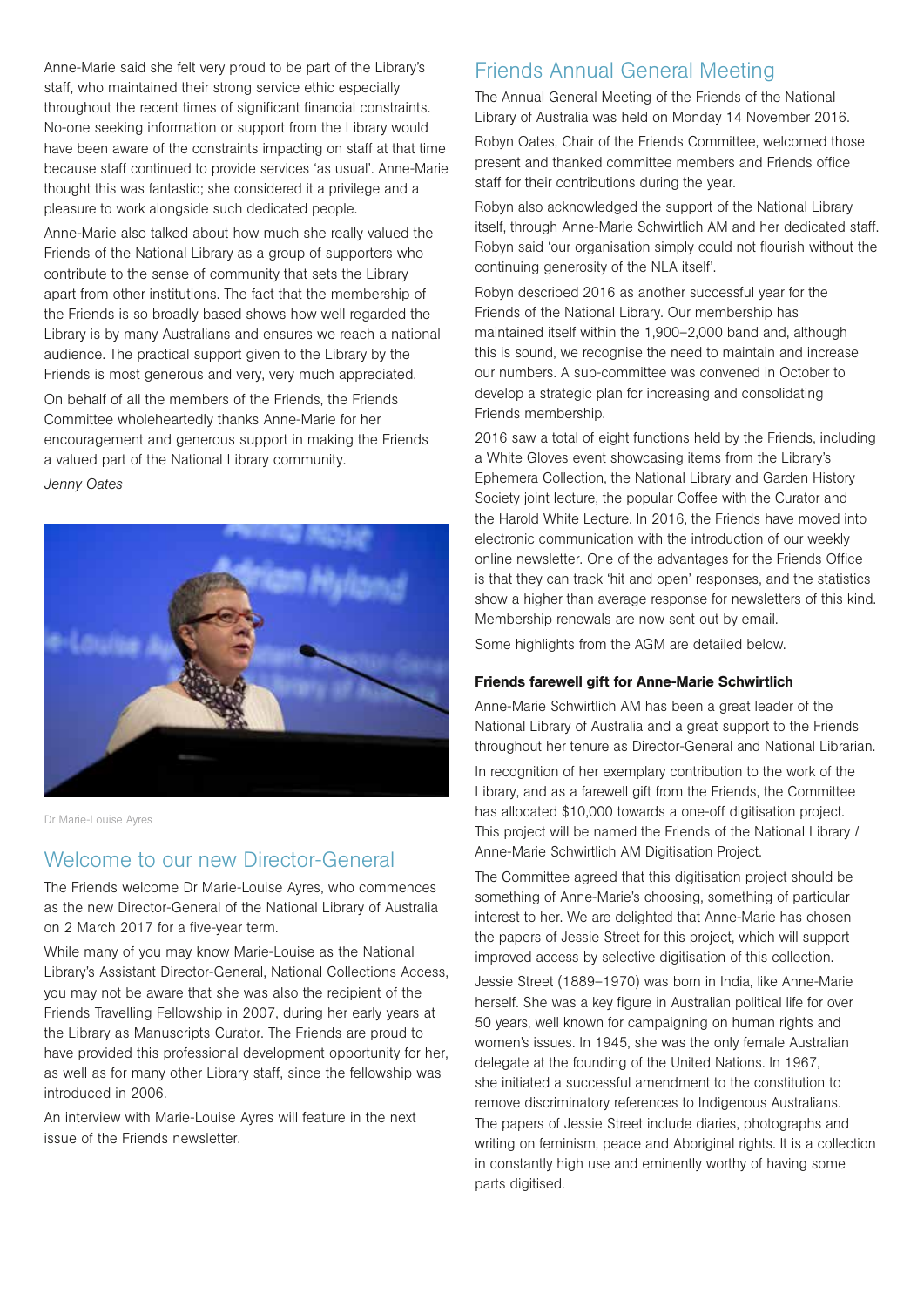#### 2017 Friends Creative Arts Fellowship awarded to Timothy Daly

Playwright Timothy Daly was announced as the successful recipient of the 2017 Friends Creative Arts Fellowship.

This \$10,000 fellowship enables creative practitioners and artists to undertake a sustained period of intensive work at the Library, using the rich and varied collections to develop a new artwork, body of work or an artistic concept for future elaboration. The fellowship is open to both established and emerging artists.

Timothy Daly is one of Australia's most internationally produced playwrights, with many national and international productions to his credit. His play *Kafka Dances* has won a dozen national and international awards since its premiere and is regularly performed abroad. Other plays of his include *The Man in the Attic*, *Derrida in Love* and *Richard III (or Almost)*.

Using this fellowship and the resources in the National Library's collection, Timothy proposes to research the records of Donald Friend and write a script called 'Fragrance—the Dream-Life of Donald Friend'.

In Timothy's letter of acceptance he wrote:

 *To receive creative and artistic support from the Friends is a great, touching and humbling honour. Thank you! I hope to do all the Friends proud by the creation of a work worthy of both the artist I will be studying and of the culture of the Friends, who are supporting me and this endeavour.*

The Friends congratulate Timothy and eagerly await the results of his efforts. At the completion of the project, he will give a presentation at the Library about his research.

#### Presentation of the 2016 Friends Medal

The Friends Medal is an annual award provided by the Friends of the National Library that can be awarded to a staff member, a Volunteer or a Friend, for a significant contribution to the work of the Library.

The recipient of the Friends Medal for 2016 was Dr Patricia Clarke, with the medal awarded for Patricia's significant contribution to the National Library over many years.

Patricia generously gave her time as a Friends Committee member between 1997 and 1999 and also filled the Deputy Chair position in 1998.

For 20 years, from 1997 to 2016, Patricia continuously represented the Australian Society of Authors as a member of the Library's Fellowships Advisory Committee, assisting in the selection of all Harold White Fellows, National Library Fellows and Summer Scholars, and she was a tenacious advocate for the establishment of the Creative Arts Fellowship. She has also chaired the National Folk Fellowship selection panel since 1996.

As a former Harold White Fellow and still a Petherick reader Patricia continues to contribute to the intellectual life of the organisation on a daily basis.

Patricia is a tireless supporter of the Library, and the Friends are delighted to be able to acknowledge her with this award.



Friends Medal recipient Dr Patricia Clarke (left) with Friends Committee Chair Robyn Oates

### 2016 Friends Travelling Fellowship

The 2016 Friends Travelling Fellow, Monika Szunejko, spoke about her fellowship to visit the Bibliothèque Nationale de France in Paris and the British Library in London. This fellowship enabled Monika to assess the applicability of linked data to a national bibliographical database and examine how these libraries manage linked data.

Monika thanked the Friends for a wonderful professional development opportunity, which gave her the chance to connect with colleagues in the UK and France. In particular she noted that, as a direct result of this fellowship, three of the specialists she met with will either be speaking with National Library staff or delivering webinars to the wider Australian library community in 2017. Monika emphasised that, without the opportunity to meet these experts in person, she would not have been able to facilitate these development opportunities for colleagues.

# 2017 Friends Travelling Fellowship

In December, the Friends Committee was advised that no Friends Travelling Fellowship would be offered in 2017. The selection panel, which included the 2016 Friends Chair, agreed that the applications did not demonstrate close enough alignment with the Library's strategic priorities to meet the fellowship requirements. The Friends Committee looks forward to offering the Travelling Fellowship for Library staff again in 2018.

# Friends seek new members

We, as the Friends of the Library, support and assist the Library to achieve its strategic goals. The value the Friends can contribute to the Library is increased and deepened by the extent of its membership. The larger our membership the better the Friends can extend knowledge of, and support for, the Library within the community and make tangible contributions to it, such as the Friends Travelling Fellowship, which allows Library staff to extend their knowledge through working with leading overseas institutions, or the Friends Creative Arts Fellowship, which allows the Library to foster creative research by Australian artists.

For these reasons, the Friends Committee is actively seeking to increase our membership numbers, which currently stand